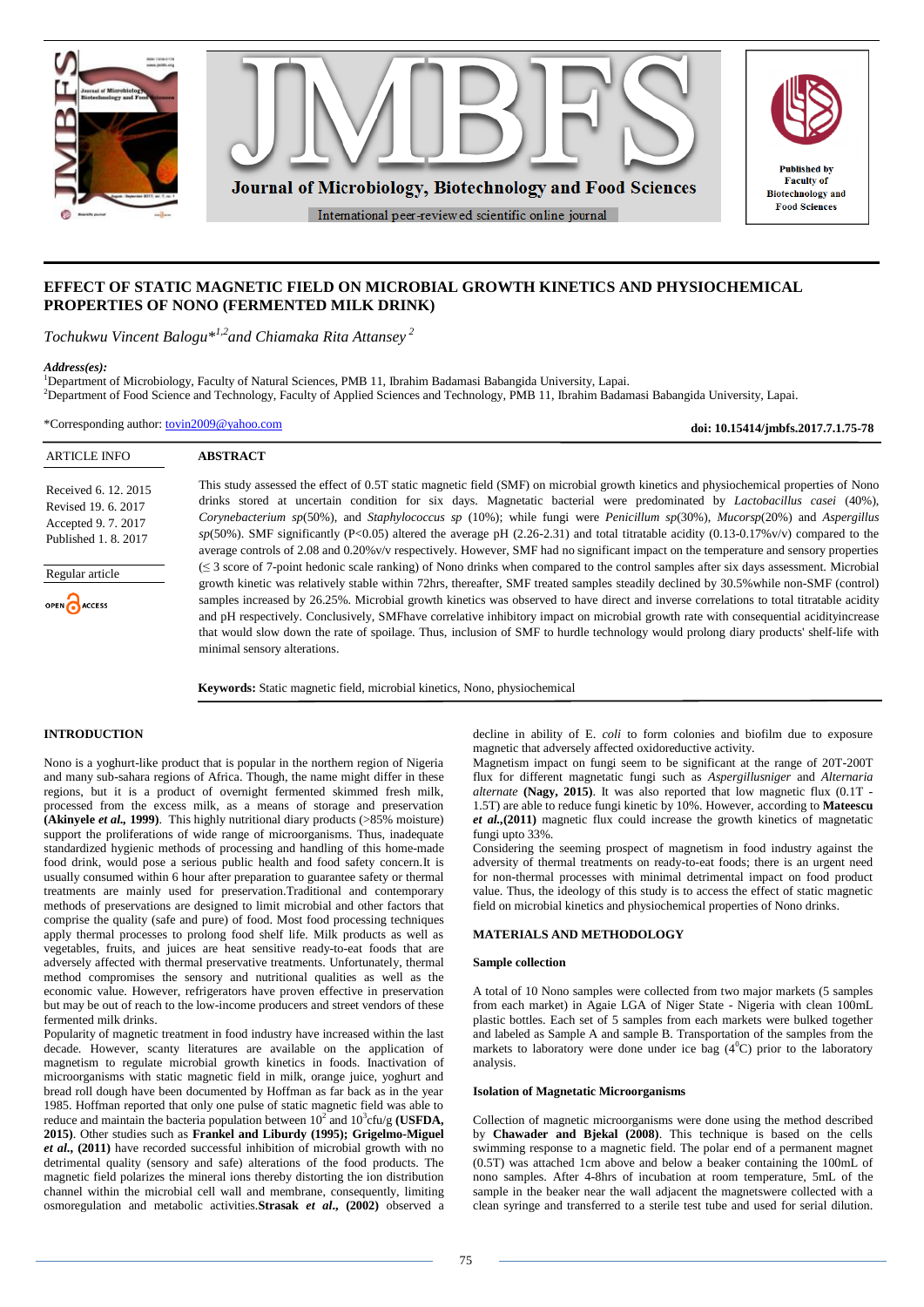Relevant biochemical test were done for microbial characterization **Cheesbrough (2000)**.

### **Magnetatic Assessment**

Isolates were tested for magnetatic response using spreading techniques of their growth on semi solid medium (0.8% agar). The isolates were inoculated in a straight line at the center of the medium in Petri dish. The plates were incubated in a magnetic field created by placing the opposite poles of two different bar magnets on either sideperpendicular to the line of streaking at  $35^{\circ}$ C(bacteria) and  $25^{\circ}$ C (fungi) for  $2\overline{4}$  - 48hr and 5 - 7days respectively. The growth pattern after incubation was observed for any spreading towards the magnetic poles.

# **Determination of Physiochemical Parameters**

# **Temperature and pH**

Temperatures and pH parameters of the Nono samples were monitored on site using automatic digital pH and thermometer device with  $0-110^{\circ}$ C range. The probes of the device were dipped into the fermented milk drinks and readings were taken immediately after a 5-mins wait.

#### **Total titratable acidity (TTA):**

The titratable acidity (TTA) was determined using 20mL of the fermented milk sample and it was titrated drop by drop with 0.1N NaOH to pH 7.1 (Hana meter HI-1221, 2009). The result was expressed as equivalent of NaOH 0.1N/g  $($ % v/v).

#### **Sensory evaluation**

Sensory quality of samples were evaluated by 50 assessors (trained and untrained), selected among the staff and students of IBB university, Lapai using 7-point hedonic scale rankingas describe by **Balogu et al., (2017)** slight modifications. Only seasoned consumers of nono drinks with at least 24h exposure prior were selected to limit biasness. Scores were expressed in two categories for aroma ( $\leq$ 3 = Agreeable,  $\geq$ 4 = non-agreeable), texture ( $\leq$ 3 = watery,  $\geq 4$  = semi watery) and appearance ( $\leq 3$  = creamy white,  $\geq 4$  = off white).

### **Software statistical analysis**

Data generated from microbial and physicochemical assessments were subjected to applicable statistical tools (ANOVA, Chi-square, and Duncan's Multiple Range Test) using SPSS software (version 20 of 2014), and significance was taken at  $P = 0.05$ .

# **RESULT AND DISCUSSION**

#### **Results**

Sensory qualities (appearance, aroma and texture) of Nono drinks treated with SMF did not have any observable changes compared to the non-SMF (control) samples after six days storage (table1).

| <b>Table 1</b> Sensory Evaluation of Nono samples stored under Static Magnetic field |  |  |  |  |  |  |
|--------------------------------------------------------------------------------------|--|--|--|--|--|--|
|--------------------------------------------------------------------------------------|--|--|--|--|--|--|

| Sample   | Aroma     | Texture | Appearance    |
|----------|-----------|---------|---------------|
| Sample A | agreeable | Watery  | Creamy white. |
| Sample B | agreeable | Watery  | Creamy white. |
| Control  | agreeable | Watery  | Creamy white. |

NB: Aroma ( $\leq$ 3 = Agreeable), texture ( $\leq$ 4 = watery) and appearance ( $\leq$ 4 = creamy white): 7-point hedonic score ranking

Comparative Microbial load of magnetatic microbes were significantly  $(p<0.05)$ lower (3.38×10<sup>5</sup>cfu/mL) than control with  $11.5 \times 10^5$  as shown in figure 1.



**Figure 1** Comparative Magnetatic Microbial load from Nono drink. *NB: Bars with different alphabets are statistically significant (P<0.05)*

Prevalence of magnetatic*Lactobacilluscasei* (40%) and *Corynebacteriumsp* (50%) were significantly different (p<0.05) from *Staphylococcus aureus* with 10% (fig 2).



**Figure 2**Prevalence of magnetatic Bacterial isolated from Nono drink *NB: Bars with different alphabets are statistically significant (P<0.05)*

Magnetatic fungi of *Aspergillussp* (50%), *Penicillumsp* (30%) and *Mucorsp* (20%) were significantly different (p<0.05) from each other (fig 3).



**Figure 3** Prevalence of magnetatic Fungal isolated from Nono drink *NB: Bars with different alphabets are statistically significant (P<0.05)* 

SMF had no significant (P>0.05) effect on the temperature of Nono drinks  $(28.17^{\circ}\text{C} - 28.33^{\circ}\text{C})$  within six days storage compared to the control sample that had an average temperature of  $28.35^{\circ}$ C (fig 4).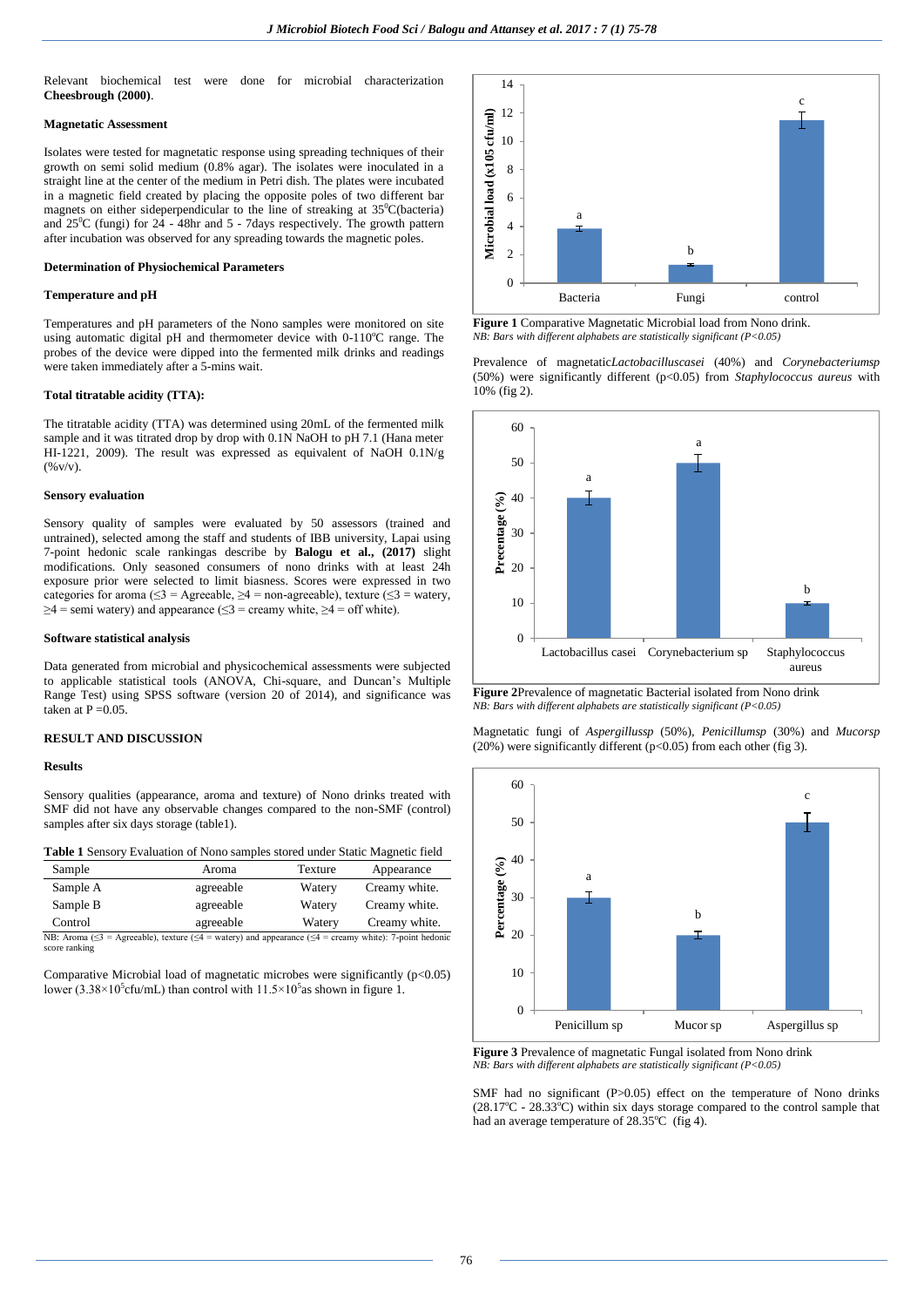

**Figure 4** Effect of SMF on the Temperature of the Nono drink stored for 6-days *NB: Bars with different alphabets are statistically significant (P<0.05)*

Significant (P<0.05) increase in pH (2.26 - 2.30) were observed in SMF treated samples when compared to the mean pH of 2.07 observed in non-SMF treated samples (fig 5).



**Figure 5** Effect of SMF on the pH profile of the Nono drink stored for 6-days *NB: Bars with different alphabets are statistically significant (P<0.05)*

Total titratable acidity (TTA) of SMF treated samples  $(0.125 -0.170 \sqrt[6]{v/v})$  were inconsistent and significantly (P<0.05) lower than the control mean value of 0.2 %v/v (fig 6).



**Figure 6** Effect of SMF on the Total Titratable Acidity (TTA) of Nono drink stored for six days.

*NB: Bars with different alphabets are statistically significant (P<0.05)*

Microbial growth kinetic of SMF treated samples experienced a decline from 1.80 x 10<sup>5</sup>cfu/mL to 1.26 x 10<sup>5</sup>cfu/mLwithin 6 days. However, non-SMF exposed samples increased from 1.79 x  $10^5$ cfu/mLto 2.26 x $10^5$ cfu/mL (fig. 7).



**Figure 7** Effect of SMF on microbial growth kinetics in Nono drink stored for six days.

Trendy correlative effect of SMF on microbial kinetic and physiochemical properties of Nono drinks were observed, such that microbial growth kinetics were inversely and directly proportional to pH and Titratable acidity respectively (Fig. 8)



**Figure 8** Correlative effect of SMF on Microbial kinetic and physiochemical qualities of Nono drink stored at uncertain condition for six days

# **DISCUSSION**

Universality of magnetic microbes are ubiquitous in aquatic environment and cosmopolitan in distribution in others environment such as soil and food **(Spring and Schleifer 1995**; **Matsunaga** *et al.,***1991; 2000).** Spore-formers are good magnetic microorganisms and they exhibit consistent growth kinetic response. USFDA (2015) reported similar prominent spore forming isolates with consistent microbial kinetic responses tomagnetic field. Most documented responses are more of bacterial than fungal isolates **(USFDA, 2015; .Haile** *et al***., 2008; Okuno** *et al***., 1993; San Martin** *et al***., 2001)**. Consequentially, observing more than 90% prevalence of magnetatic bacterial load over fungal species was not considered extreme for ready-to-eat Nono.

High demand for fresh-like ready-to-eat processed foods is stretching and consequently driving the contemporary food industry and market. Popularity of non-thermal technologies such as magnetic fields are gaining grounds **(Butz and Tauscher 2002)**, with fluxes of various intensities exhibiting effective inactivation of microbial kinetics**(USFDA 2015)**, with either minimal or no sensory and physiochemical alterations. Insignificant sensory alteration of Nono drink exposed to 0.5T SMF suggests that flux of 0.5T SMFs induces insignificant particulate disorientation unlike the thermal processes that result to physical and chemical changes. Evidently, temperature, texture, appearance and flavor ofNono samples subjected to 0.5T maintained insignificant changes. This validate **Khlil** *et al.,***(2010)** report of non-alteration in sensory properties of milk sterilized with magnetic system.

Controversies trails the impact of SMF on microbial kinetics, with majority of the scarce reports of **San Martin** *et al***., (2001)**,**Caubet, (1999)**and **Malko** *et al***., (1994)** kicking against an earlier report of **Hofman (1985)** that magnetic field inhibits microbial kinetics. Apparently, the controversies may linger as